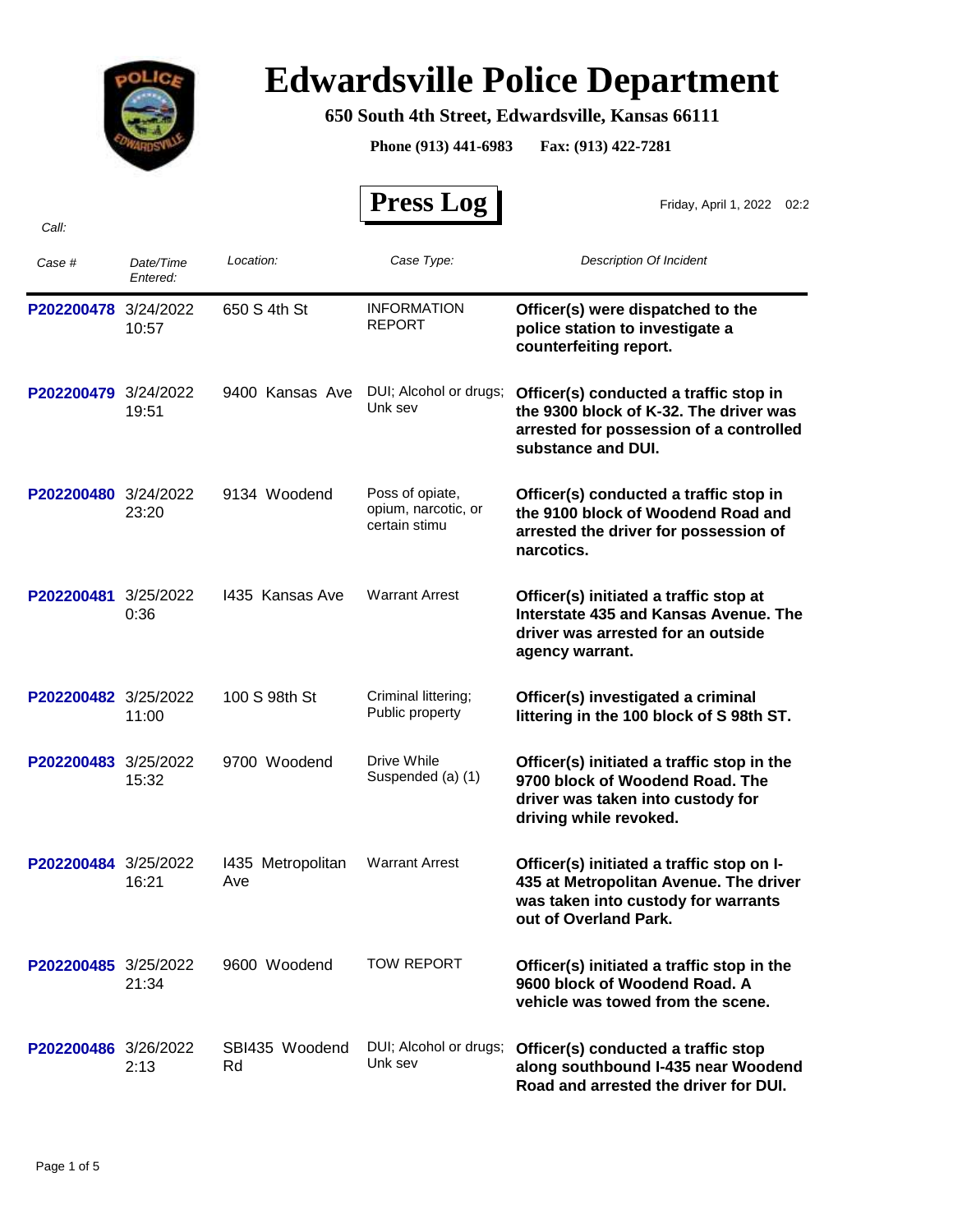**Press Log** 

| Case #               | Date/Time<br>Entered: | Location:             | Case Type:                                              | <b>Description Of Incident</b>                                                                                                                                             |
|----------------------|-----------------------|-----------------------|---------------------------------------------------------|----------------------------------------------------------------------------------------------------------------------------------------------------------------------------|
| P202200487 3/26/2022 | 16:52                 | 5TH Kaw Dr            | <b>TOW REPORT</b>                                       | Officer(s) initiated a traffic stop at 5th<br>Street on Kaw Drive, A vehicle was<br>towed from the scene.                                                                  |
| P202200488 3/26/2022 | 20:39                 | 94TH Kansas Ave       | Poss of opiate,<br>opium, narcotic, or<br>certain stimu | Officers(s) initiated a traffic stop in the<br>500 block of S.94th Street. The driver<br>was arrested for being in possession<br>of illegal narcotics and stolen property. |
| P202200489 3/27/2022 | 3:33                  | 9000 BK K-32 Hwy      | Possession of<br>marijuana                              | Officer(s) conducted a traffic stop in<br>the 9000 block of K-32 Highway and<br>arrested two parties for drug related<br>charges.                                          |
| P202200490 3/27/2022 | 3:33                  | 9000 BK K-32 Hwy      | <b>Warrant Arrest</b>                                   | Officer(s) served an Edwardsville<br><b>Municipal warrant.</b>                                                                                                             |
| P202200492 3/27/2022 | 20:58                 | 1103 Blake St         | <b>Warrant Arrest</b>                                   | Officer(s) initiated a traffic stop in the<br>1100 block of Blake Street. The driver<br>was arrested for an Edwardsville<br><b>Municipal warrant.</b>                      |
| P202200493 3/27/2022 | 20:58                 | 1103 Blake St         | Drive While<br>Suspended (a) (1)                        | Officer(s) initiated a traffic stop in the<br>1100 block of Blake Street. The driver<br>was arrested for driving while<br>suspended.                                       |
| P202200494 3/28/2022 | 7:00                  | 9800 BK Woodend<br>Rd | Drive While<br>Suspended (a) (1)                        | Officer(s) initiated a traffic stop in the<br>9800 block of Woodend Road. The<br>driver was taken into custody for<br>driving while suspended.                             |
| P202200495 3/28/2022 | 8:53                  | 220 Mellott St        | Code Violation -<br><b>Environmental Code</b>           | The CSO inspected prohibited<br>conditions in the 200 Block of Mellott<br>Street.                                                                                          |
| P202200496 3/28/2022 | 9:02                  | 228 Beach St          | Code Violation -<br><b>Environmental Code</b>           | The CSO inspected prohibited<br>conditions in the 200 Block of Beach<br>Street.                                                                                            |
| P202200497 3/28/2022 | 9:11                  | 120 Newton S          | Code Violation -<br><b>Environmental Code</b>           | The CSO inspected prohibited<br>conditions in the 100 Block of Newton<br>Street.                                                                                           |

*Call:*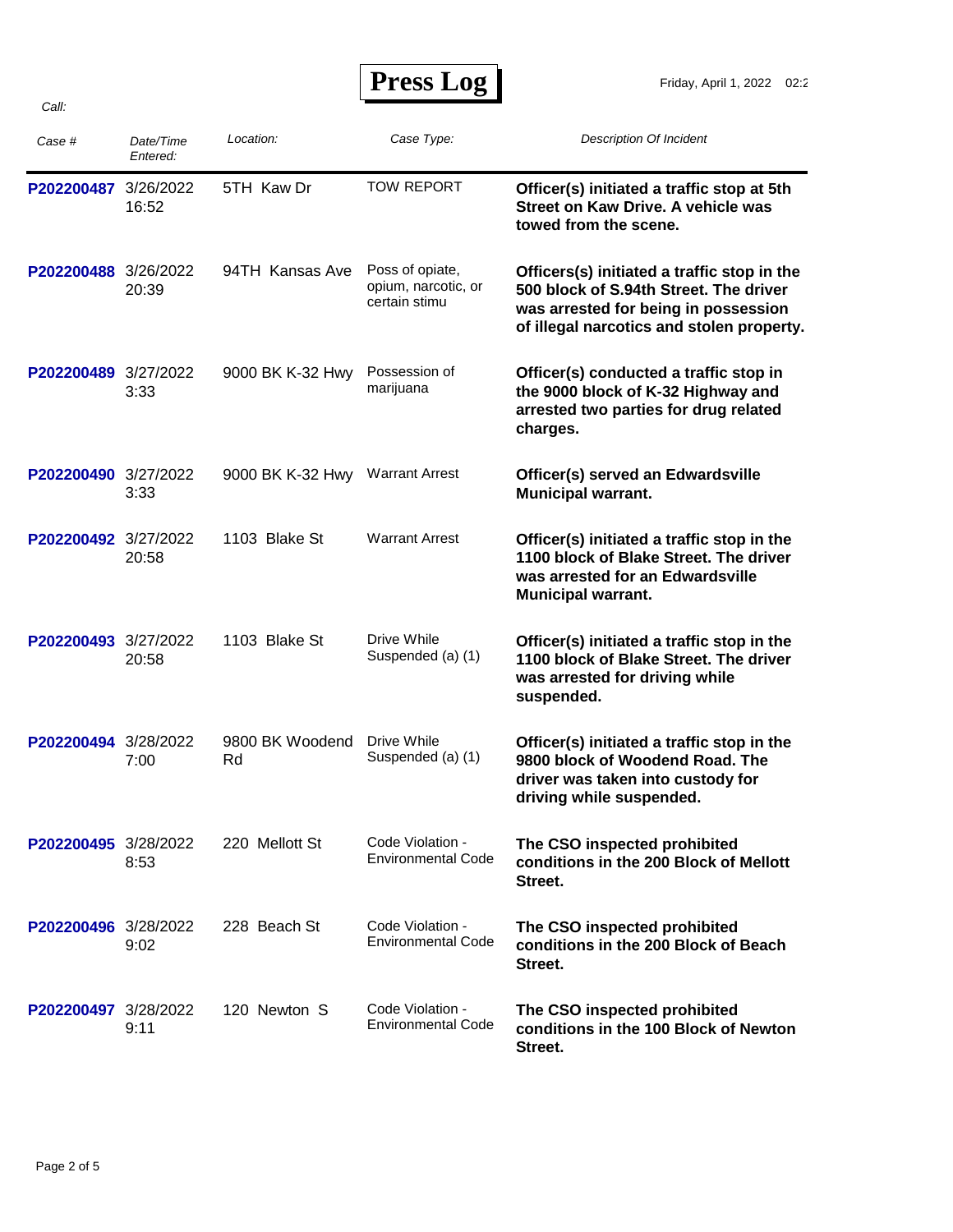| <b>Press Log</b> |  |
|------------------|--|
|------------------|--|

| Case #               | Date/Time<br>Entered: | Location:                       | Case Type:                                  | <b>Description Of Incident</b>                                                                                                                                                   |
|----------------------|-----------------------|---------------------------------|---------------------------------------------|----------------------------------------------------------------------------------------------------------------------------------------------------------------------------------|
| P202200498 3/28/2022 | 13:12                 | 10900 BK K-32<br>Hwy            | <b>Warrant Arrest</b>                       | Officer(s) initiated a traffic stop in the<br>10900 block of K-32 Highway. The<br>driver was taken into custody for<br>warrants out of Lenexa.                                   |
| P202200500 3/28/2022 | 15:08                 | 9600 BK Woodend<br>Rd           | DUI; Alcohol or drugs;<br>Unk sev           | Officer(s) initiated a traffic stop in the<br>9600 block of Woodend Road. The<br>driver was arrested for driving under<br>the influence.                                         |
| P202200501 3/27/2022 | 17:28                 | 200 BK Blake St                 | <b>WELFARE CHECK</b>                        | Officer(s) conducted a welfare check<br>in the 200 block of Blake Street.                                                                                                        |
| P202200502 3/28/2022 | 19:06                 | S8TH Beach St                   | Drive While<br>Suspended (a) (1)            | Officer(s) initiated a traffic stop at S.<br>8th Street/Beach Street. The driver<br>was taken into custody for driving<br>while suspended.                                       |
| P202200503 3/28/2022 | 18:53                 | 32905 W 84th St                 | <b>Warrant Arrest</b>                       | Officer(s) served an Edwardsville<br>municipal warrant.                                                                                                                          |
| P202200504 3/28/2022 | 22:55                 | 650 S 4th St                    | <b>INFORMATION</b><br><b>REPORT</b>         | Officer(s) responded to the<br><b>Edwardsville Police Department to</b><br>investigate possible harassment.                                                                      |
| P202200505 3/28/2022 | 23:45                 | 8400 BK K-32 Hwy Warrant Arrest |                                             | Officer(s) initiated a traffic stop in the<br>9800 block of K-32 Highway and<br>arrested a subject for a Johnson<br>County warrant.                                              |
| P202200506 3/29/2022 | 13:30                 | 507 Edwardsville<br>Dr          | ANIMAL CALL (AT<br>LARGE, BITE)             | The CSO investigated a dog bite in the<br>500 Block of Edwardsville Drive.                                                                                                       |
| P202200508 3/29/2022 | 20:50                 | 10200 BK<br>Woodend Rd          | Drive While<br>Suspended (a) (1)            | Officer(s) conducted a traffic stop in<br>the 10200 block of Woodend Road.<br>The driver was taken into custody for<br>driving while revoked.                                    |
| P202200509 3/24/2022 | 1:00                  | 1435 K-32 Hwy                   | Theft of prop/services                      | Officer(s) initiated a traffic stop on<br>Interstate 435 south at K-32 Highway.<br>The driver was arrested for an outside<br>agency warrant. The passenger stole<br>the vehicle. |
| P202200510 3/29/2022 | 21:30                 | 407 Newton St                   | SUICIDE -<br>COMPLETED/ATTEM<br><b>PTED</b> | Officer(s) were dispatched to the 400<br>block of Newton Street for a suicidal<br>party.                                                                                         |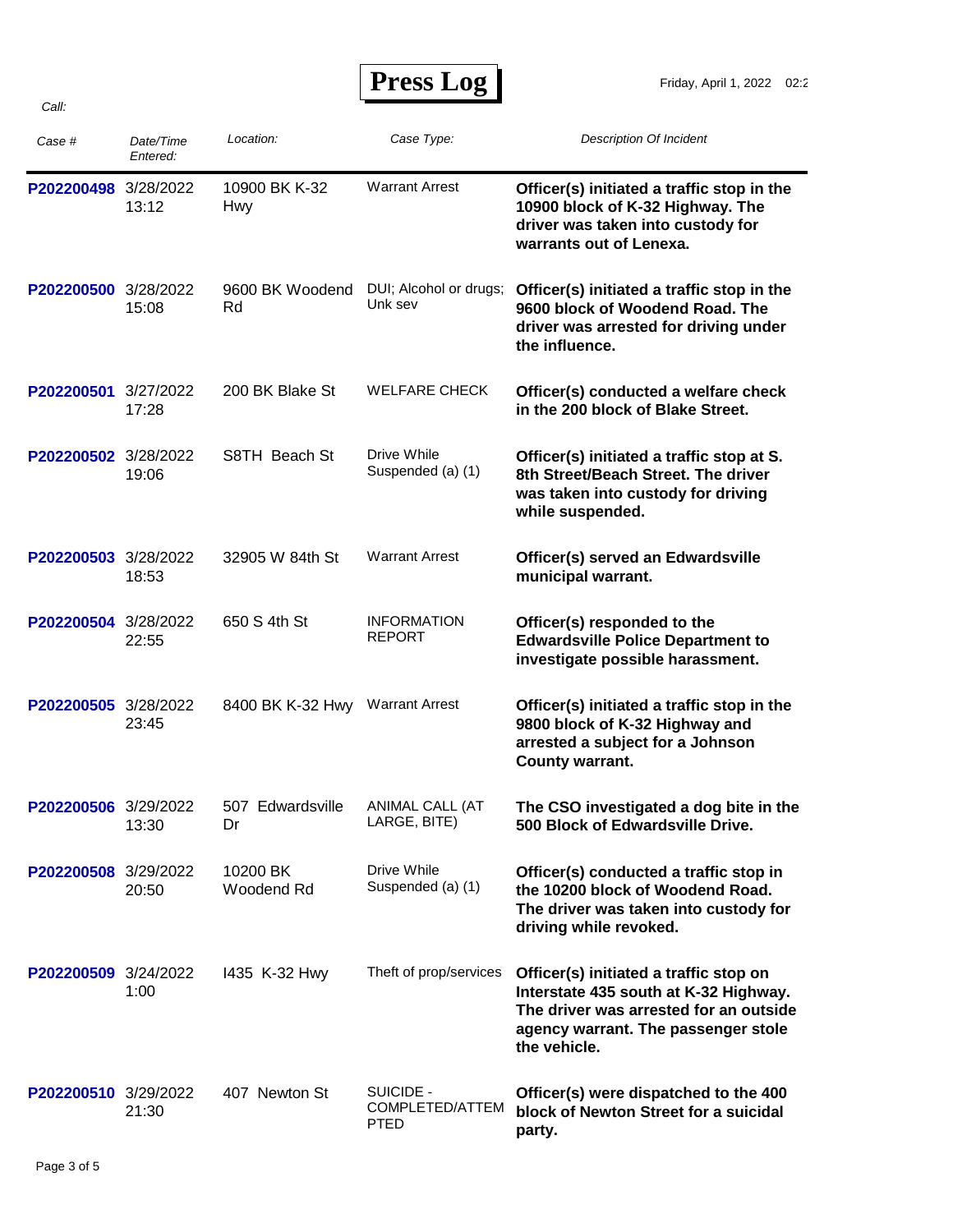**Press Log** 

| Case #               | Date/Time<br>Entered: | Location:                            | Case Type:                                                | <b>Description Of Incident</b>                                                                                                                                                 |
|----------------------|-----------------------|--------------------------------------|-----------------------------------------------------------|--------------------------------------------------------------------------------------------------------------------------------------------------------------------------------|
| P202200511           | 3/30/2022<br>8:15     | 10000 BK<br>Woodend Rd               | Burglary; Vehicle or<br>other means of<br>conveyance      | Officer(s) responded to the 10000<br>block of Woodend Road to investigate<br>a burglary.                                                                                       |
| P202200512 3/30/2022 | 9:40                  | 464 Blake St                         | Code Violation -<br><b>Environmental Code</b>             | The CSO inspected prohibited<br>conditions in the 400 Block of Blake<br>Street.                                                                                                |
| P202200513 3/30/2022 | 9:54                  | 1100 Edwardsville<br>Dr              | Code Violation -<br><b>Environmental Code</b>             | The CSO inspected prohibited<br>conditions in the 1100 blk of<br><b>Edwardsville Drive.</b>                                                                                    |
| P202200514 3/30/2022 | 10:01                 | 432 S 102nd St                       | Code Violation -<br><b>Building Regulations</b>           | The CSO inspected prohibited<br>conditions in the 400 Block of South<br>102nd Street.                                                                                          |
| P202200515           | 3/30/2022<br>17:08    | 204 Mission Creek ASSIST OTHER<br>Rd | <b>AGENCY</b>                                             | Officer(s) were dispatched to assist<br>the Shawnee Police Department in the<br>200 block of Mission Creek. A suspect<br>was transported to the Johnson<br><b>County Jail.</b> |
| P202200516 3/30/2022 | 18:32                 | 10100 Swartz Rd                      | <b>Accident Report</b>                                    | Officer(s) were dispatched to the<br>10100 block of Swartz Road to<br>investigate a non-injury accident.                                                                       |
| P202200517           | 3/30/2022<br>22:10    | 10511 Kaw Dr                         | <b>INFORMATION</b><br><b>REPORT - Trespass</b><br>Warning | Officer(s) were dispatched to the<br>10500 block of Kaw Drive and issued a<br>trespass warning.                                                                                |
| P202200518 3/30/2022 | 23:20                 | 9134 Woodend                         | Use/possess w/intent<br>to use drug para into<br>body     | Officer(s) initiated a traffic stop in the<br>9100 block of Woodend Road and<br>arrested the driver for possession of<br>drug paraphernalia and driving while<br>suspended.    |
| P202200519 3/31/2022 | 2:29                  | 2400BK S 98th St                     | Fleeing and Eluding                                       | Officer(s) initiated a traffic stop in the<br>2400 block of S.98th Street. The<br>vehicle fled into Kansas City, Kansas.                                                       |
| P202200520 3/31/2022 | 8:31                  | K32 S 98th St                        | ACCIDENT-INJURY                                           | Officer(s) responded to an injury<br>accident in the 10200 block of K32<br>Highway.                                                                                            |
| P202200521 3/31/2022 | 9:15                  | 751 Blake St                         | <b>Battery</b>                                            | Officer(s) investigated a battery in the<br>700 block of Blake Street.                                                                                                         |